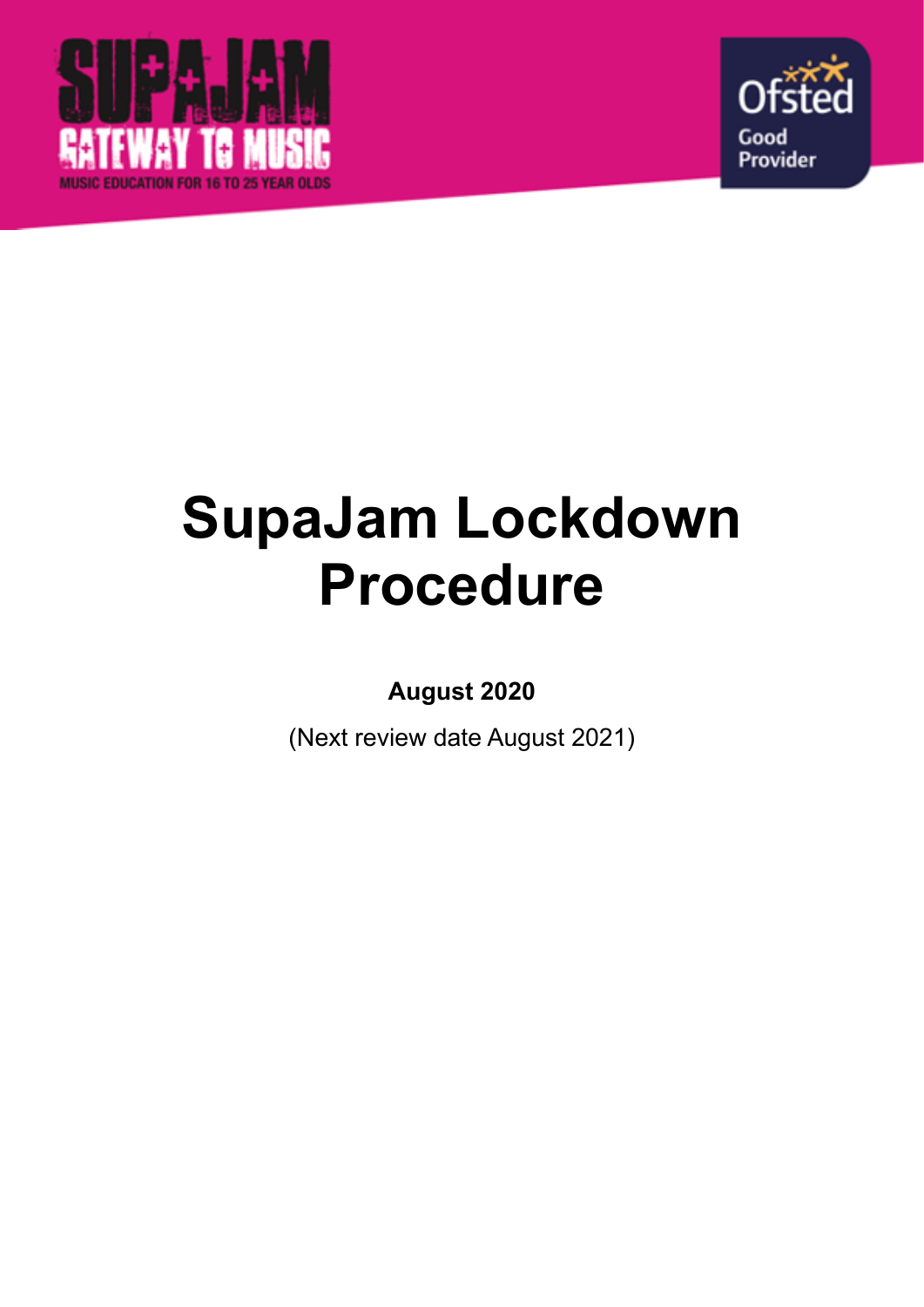## **Introduction:**

SupaJam implements this policy as a reactive procedure in the unlikely occurrence the college needs to be shut down and made inaccessible from the outside or evacuated completely, ensuring the safety of all pupils and staff.

Lockdown procedures may be activated in response to any number of situations, but some of the more typical might be:

o A reported incident / civil disturbance in the local community (with the potential to pose a risk to staff and pupils in the school);

 $\circ$  An intruder on the college site (with the potential to pose a risk to staff and pupils);

o A warning being received regarding a risk locally, of air pollution (smoke plume, gas cloud etc.);

- $\circ$  A major fire in the vicinity of the college;
- o The close proximity of a dangerous animal roaming loose.

## **Lockdown drills and preparation**

Lockdown Drills are held once a year. Lockdown drills are logged and followed by a meeting between all of the managers of SupaJam.

### **Lockdown Marshals**

Lockdown Marshals have received internal training with regards to procedures in the event of a Lockdown. At each building there are designated Lead Lockdown Marshals.

# **The Lead Lockdown Marshals for SupaJam (Swanley) are as follows:**

### **The Base:**

- 1. The Operations Manager
- 2. The Centre Manager
- 3. The Safeguarding Lead

# **The Hub (formerly the Pru):**

4. The EHCP Manager (or in her absence, the EHCP Administrator)

### **The House:**

5. The SEN teacher

# **The Lead Lockdown Marshals for SupaJam (Canterbury) are as follows:**

- 1. The Centre Manager
- 2. The Student Wellbeing Manager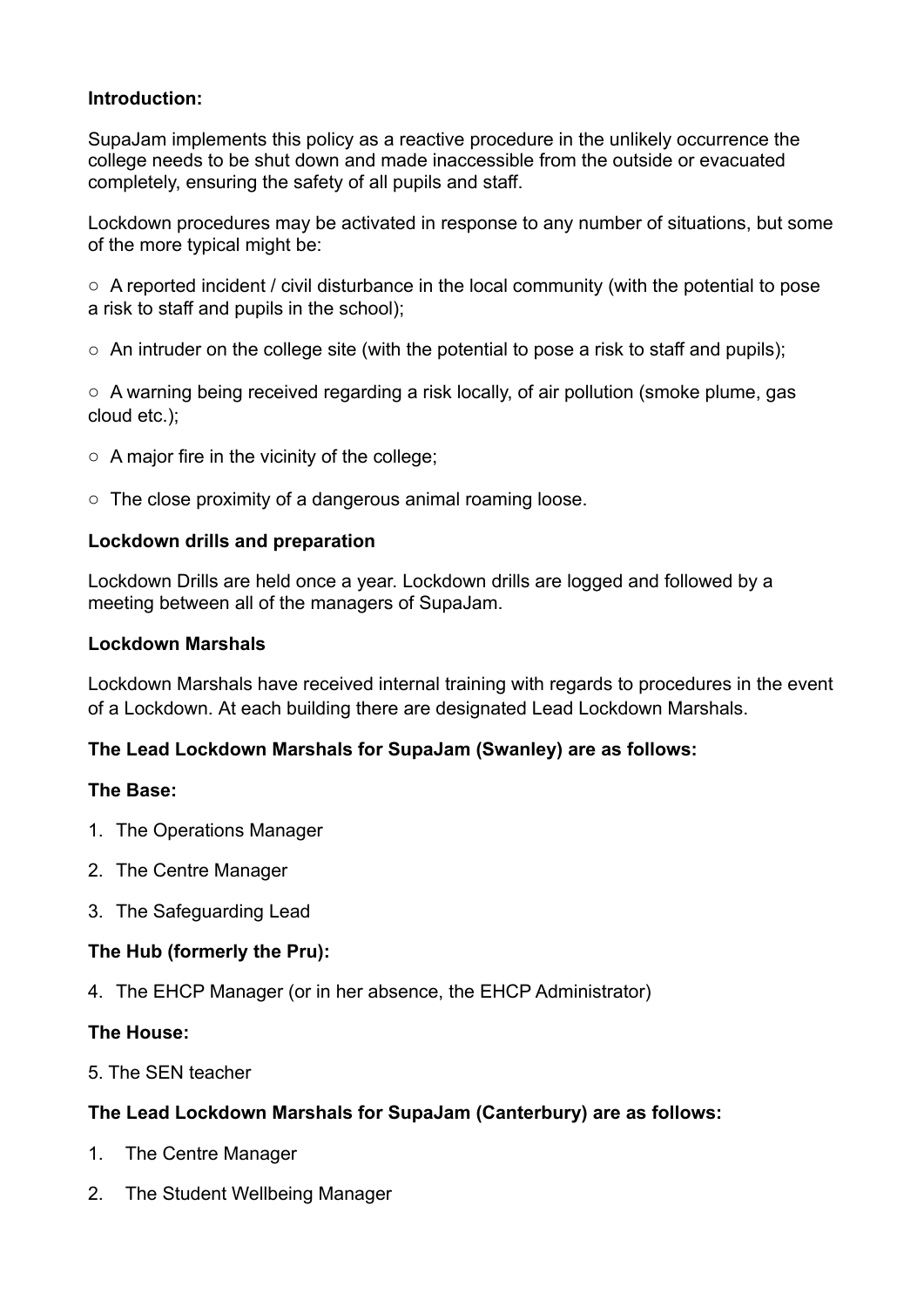In the event that any of the above staff are unavailable during a Lockdown, any available member of SLT or another manager will replace that member of staff and their designated area/ responsibilities.

#### **How to trigger the Lockdown Procedure:**

Any member of staff can trigger a lockdown or an evacuation. Please use the walkie talkies (located in every teaching space) on channel 5 and clearly state the word 'lockdown'.

Please also send a message in the SupaJam Staff Lockdown WhatsApp group. Staff from Orchards Academy will then also receive a notification so they can trigger their own lockdown procedure.

#### **Responsibilities in the event of a Lockdown**

#### **Teaching Staff:**

- o Liaise with Lockdown Marshals where applicable;
- o Blinds should be lowered/closed and students asked to sit under the desks or out of sight of windows and doors;
- o Keep students calm;
- o Staff and pupils remain in lockdown until it has been lifted by a senior member of staff / emergency services;
- o Any students in the corridor, immediately call them into your room;
- o Please close/lock your classroom door;
- o Access the SupaJam Staff Lockdown WhatsApp group and await further instruction.

### **Lockdown Marshals:**

- o Bring pupils who are outside of the school buildings inside as quickly as possible;
- o Ensure those inside the college remain in their rooms;
- o Check corridors for students that are out of lessons. Any students in the corridor, ask them to go into the nearest classroom;
- o Check the toilets for students;
- o All internal doors to be locked where possible;
- o External doors locked where possible and if safe to do so;

o If necessary, parents will be notified as soon as it is practicable to do so via email/text message;

- o Do not release students to parents during a lockdown;
- o During the lockdown, keep agreed lines of communication open;

o A debrief meeting is held after each Lockdown drill/evacuation with the Lockdown Marshals and an email is sent to all staff summarising the event. This meeting may also lead to a discussion held with members of the SupaJam community that didn't follow the procedure.